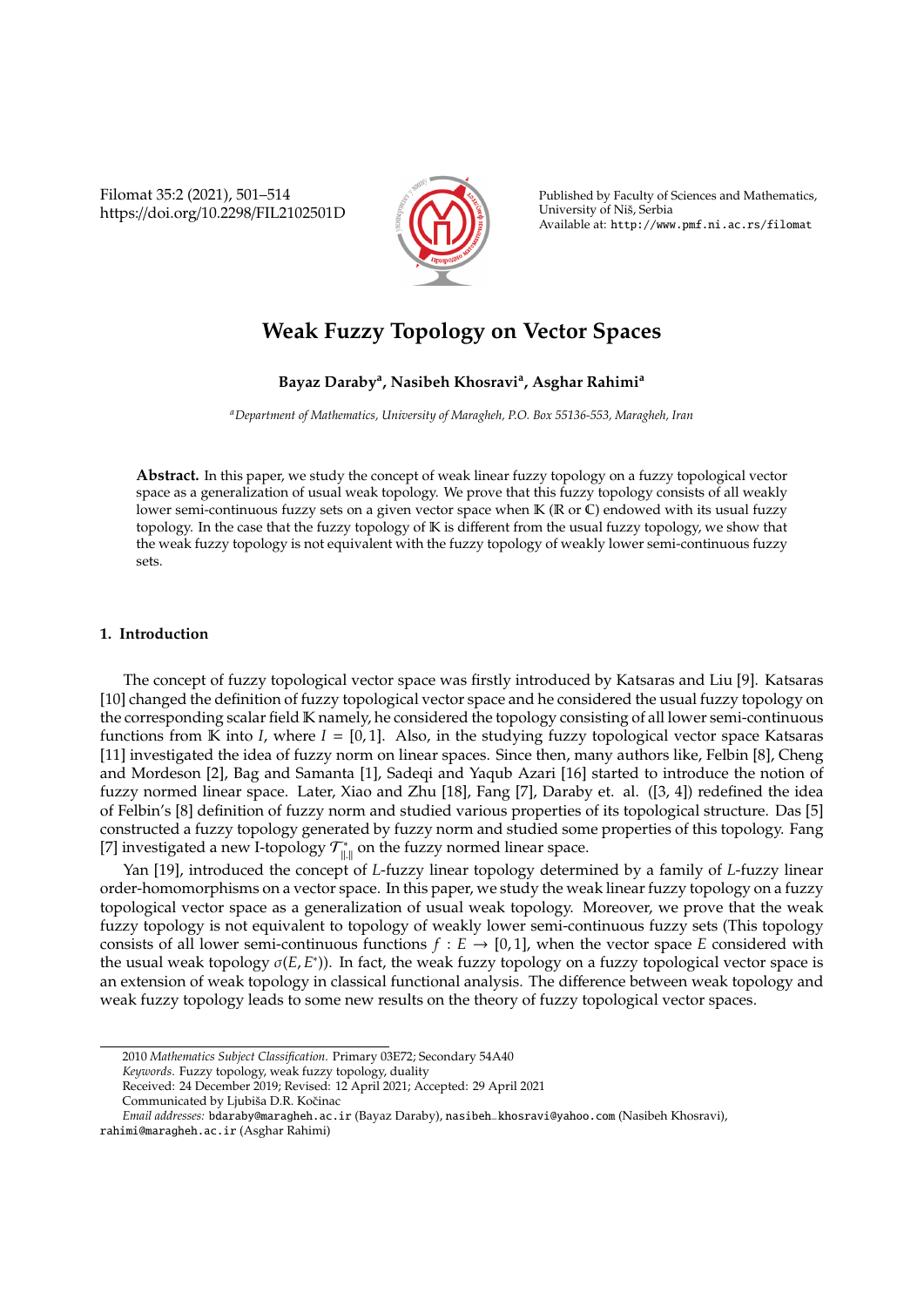## **2. Preliminaries**

Let *X* be a non-empty set. A fuzzy set in *X* is an element of the set *I <sup>X</sup>* of all functions from *X* into *I*.

**Definition 2.1.** ([20]) Let *X* and *Y* be any two non-empty sets,  $f : X \rightarrow Y$  be a mapping and  $\mu$  be a fuzzy subset of *X*. Then  $f(\mu)$  is a fuzzy subset of *Y* defined by

$$
f(\mu)(y) = \begin{cases} \sup_{x \in f^{-1}(y)} \mu(x) & f^{-1}(y) \neq \emptyset, \\ 0 & else, \end{cases}
$$

for all  $y \in Y$ , where  $f^{-1}(y) = \{x : f(x) = y\}$ . If  $\eta$  is a fuzzy subset of *Y*, then the fuzzy subset  $f^{-1}(\eta)$  of *X* is defined by  $f^{-1}(\eta)(x) = \eta(f(x))$  for all  $x \in X$ .

**Definition 2.2.** ([13]) A fuzzy topology on a set *X* is a subset  $\tau$  of *I<sup>X</sup>* satisfying the following conditions:

(*i*) τ contains every constant fuzzy set in *X*,

- (*ii*) if  $\mu_1, \mu_2 \in \tau$ , then  $\mu_1 \wedge \mu_2 \in \tau$ ,
- (*iii*) if  $\mu_i \in \tau$  for each  $i \in A$ , then  $\sup_{i \in A} \mu_i \in \tau$ .

The pair  $(X, \tau)$  is called a fuzzy topological space.

The elements of  $\tau$  are called open fuzzy sets in *X*.

**Definition 2.3.** ([15]) A fuzzy topological space  $(X, \tau)$  is said to be fuzzy Hausdorff if for  $x, y \in X$  and  $x \neq y$ there exist  $\eta$ ,  $\beta \in \tau$  with  $\eta(x) = \beta(y) = 1$  and  $\eta \wedge \beta = 0$ .

A mapping *f* from a fuzzy topological space *X* to a fuzzy topological space *Y* is called fuzzy continuous if  $f^{-1}(\mu)$  is open in *X* for each open fuzzy set  $\mu$  in *Y*.

Suppose *X* is a fuzzy topological space and  $x \in X$ . A fuzzy set  $\mu$  in *X* is called a neighborhood of  $x \in X$ if there is an open fuzzy set  $\eta$  with  $\eta \leq \mu$  and  $\eta(x) = \mu(x) > 0$ . Warren [17] has proved that a fuzzy set  $\mu$  in *X* is open if and only if  $\mu$  is a neighborhood of *x* for each  $x \in X$  with  $\mu(x) > 0$ .

A directed set is a nonempty set *T* together with a reflexive and transitive binary relation  $\leq$  (that is a preorder) such that

$$
\forall x, y \in T \quad \exists z \in T \quad s.t \quad x \le z, \quad y \le z.
$$

Let *T* be a directed set and *X* be a topological (or fuzzy topological) space. A net in *X* is a function from *T* to *X*. We often write a net in the form  $(x_\alpha)_{\alpha \in T}$ , where  $\alpha \in T$  is mapped to  $x_\alpha \in X$  [12].

**Definition 2.4.** ([20]) If  $\mu_1$  and  $\mu_2$  are two fuzzy subsets of a vector space *E*, then the fuzzy set  $\mu_1 + \mu_2$  is defined by

$$
(\mu_1 + \mu_2)(x) = \sup_{x = x_1 + x_2} (\mu_1(x_1) \wedge \mu_2(x_2)).
$$

If *t* ∈ **K**, we define the fuzzy sets  $\mu_1 \times \mu_2$  and  $t\mu$  as follows:

 $(\mu_1 \times \mu_2)(x_1, x_2) = \min{\mu_1(x_1), \mu_2(x_2)}$ 

and

$$
(i) \quad \text{ for } t \neq 0, \; (t\mu)(x) = \mu(\tfrac{x}{t}) \; \text{ for all } \; x \in E,
$$

(*ii*) for 
$$
t = 0
$$
,  $(t\mu)(x) = \begin{cases} 0 & x \neq 0, \\ \sup_{y \in E} \mu(y) & x = 0. \end{cases}$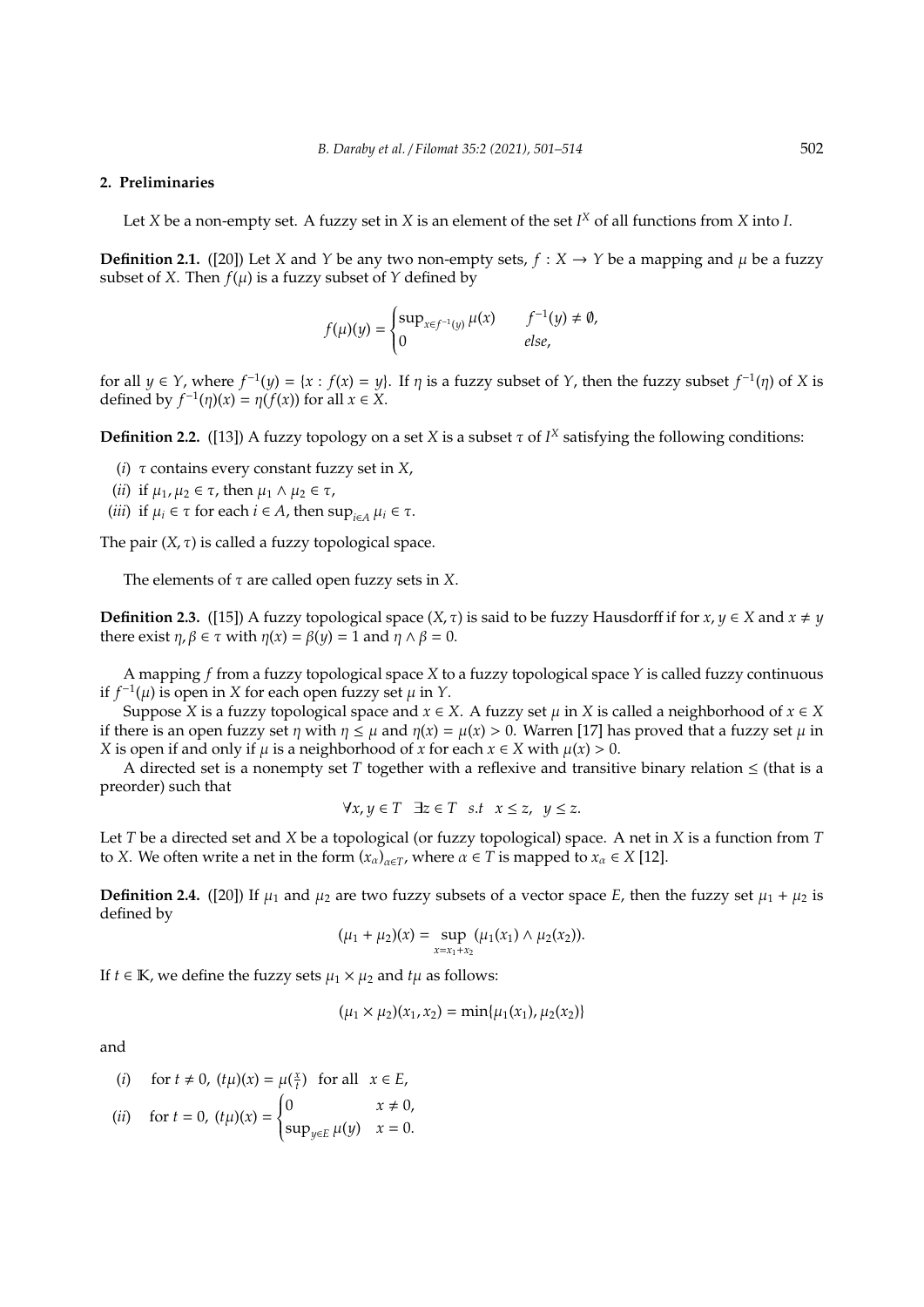**Definition 2.5.** ([6]) A fuzzy topology  $\tau$  on a vector space *E* is said to be a fuzzy linear topology, if the two mappings

 $f: E \times E \rightarrow E$ ,  $(x, y) \rightarrow x + y$ ,

 $q : \mathbb{K} \times E \to E$ ,  $(t, x) \to tx$ ,

are continuous when K is equipped with the fuzzy topology induced by the usual topology,  $E \times E$  and  $K \times E$ are the corresponding product fuzzy topologies. A vector space *E* with a fuzzy linear topology τ, denoted by the pair (*E*, τ) is called fuzzy topological vector space (abbreviated to FTVS).

A net  $(x_\alpha)_{\alpha \in T}$  in a fuzzy topological vector space *E* is fuzzy convergent to *x* if and only if for each fuzzy neighborhood  $\mu$  of *x* and each  $0 < \varepsilon < \mu(x)$  there is  $\alpha_0 \in T$  such that  $\mu(x_\alpha) > \varepsilon$  for all  $\alpha > \alpha_0$ . A net  $(x_\alpha)_{\alpha \in T}$ in a fuzzy topological vector space  $E$  is fuzzy Cauchy if and only if for each fuzzy neighborhood  $\mu$  of zero and each  $0 < r < \mu(0)$  there is  $\alpha_0 \in T$  such that for every  $\alpha, \alpha' \in T$  with  $\alpha, \alpha' > \alpha_0$ ,  $|\mu(x_\alpha - x_{\alpha'})| > r$ . A fuzzy topological vector space *E* is called complete if and only if each fuzzy Cauchy net in *E* is convergent [5].

A fuzzy set  $\mu$  in the vector space *E* is called balanced if  $t\mu \leq \mu$  for each scalar *t* with  $|t| \leq 1$ . As, it is shown in [9],  $\mu$  is balanced if and only if  $\mu(tx) \ge \mu(x)$  for each  $x \in E$  and each scalar *t* with  $|t| \le 1$ . Also, when  $\mu$  is balanced, we have  $\mu(0) \ge \mu(x)$  for each  $x \in E$ . The fuzzy set  $\mu$  is called absorbing if and only if  $\sup_{t>0}$   $t\mu$  = 1. Then a fuzzy set  $\mu$  is absorbing whenever  $\mu(0)$  = 1. We shall say that the fuzzy set  $\mu$  is convex if and only if for all *t* ∈ *I*,  $t\mu$  +  $(1-t)\mu$  ≤  $\mu$  [10].

**Definition 2.6.** ([10]) Let  $(E, \tau)$  be a fuzzy topological vector space. The collection  $\nu \subset \tau$  of neighborhoods of zero is a local base whenever for each neighborhood  $\mu$  of zero and each  $\theta \in (0, \mu(0))$  there is  $\gamma \in \nu$  such that  $\gamma \leq \mu$  and  $\gamma(0) > \theta$ .

**Definition 2.7.** ([11]) A fuzzy seminorm on *E* is a fuzzy set  $\mu$  in *E* which is absolutely convex and absorbing.

We say that a fuzzy set  $\mu$ , in a vector space *E*, absorbs a fuzzy set  $\eta$  if  $\mu(0) > 0$  and for every  $\theta < \mu(0)$ there exists *t* > 0 such that θ∧(*t*η) ≤ µ. A fuzzy set µ in a fuzzy topological vector space *E* is called bounded if it is absorbed by every neighborhood of zero.

**Definition 2.8.** ([11]) A fuzzy topological vector space (*E*, τ) is called locally convex if it has a neighborhood base at zero consisting of convex fuzzy sets.

A locally convex fuzzy linear space *E* is called bornological if every absolutely convex fuzzy set in *E* which absorbs bounded fuzzy sets is a neighborhood of zero or equivalently every fuzzy bounded linear operator from *E* into any fuzzy topological vector space is fuzzy continuous [11].

In this paper, the concepts of fuzzy real numbers and Felbin-fuzzy norm are considered in the sense of Xiao and Zhu:

**Definition 2.9.** ([18]) A mapping  $\eta : \mathbb{R} \to I$  is called a fuzzy real number, whose  $\alpha$ -level set is denoted by  $[\eta]_{\alpha}$ , i.e.,  $[\eta]_{\alpha} = \{t : \eta(t) \geq \alpha\}$ , if it satisfies two axioms:

- (*N*<sub>1</sub>) There exists  $r' \in \mathbb{R}$  such that  $\eta(r') = 1$ .
- (*N*<sub>2</sub>) For all  $0 < \alpha \le 1$ , there exist real numbers  $-\infty < \eta_{\alpha}^- \le \eta_{\alpha}^+ < +\infty$  such that  $[\eta]_{\alpha}$  is equal to the closed interval  $[\eta_{\alpha}^-, \eta_{\alpha}^+]$ .

The set of all fuzzy real numbers is denoted by  $F(\mathbb{R})$ . If  $\eta \in F(\mathbb{R})$  and  $\eta(t) = 0$  whenever  $t < 0$ , then  $\eta$  is called a non-negative fuzzy real number and *F*<sup>\*</sup>(ℝ) denotes the set of all non-negative fuzzy real numbers [3].

**Definition 2.10.** ([18]) Let *E* be a vector space over R; *L* and *R* (respectively, left norm and right norm) be symmetric and non-decreasing mappings from  $I \times I$  into *I* satisfying  $L(0,0) = 0$  and  $R(1, 1) = 1$ . Then  $\|\cdot\|$  is called a fuzzy norm and  $(E, ||\cdot||, L, R)$  is a fuzzy normed linear space (abbreviated to FNLS) if the mapping  $\|\cdot\|$  from *E* into *F*<sup>\*</sup>(**R**) satisfies the following axioms, where  $\|\|x\|_{\alpha}^{1} = \|\|x\|_{\alpha}^{-}$ ,  $\|x\|_{\alpha}^{+}$  for  $x \in E$  and  $\alpha \in (0, 1]$ :

(*F*1)  $x = 0$  if and only if  $||x|| = 0$ ,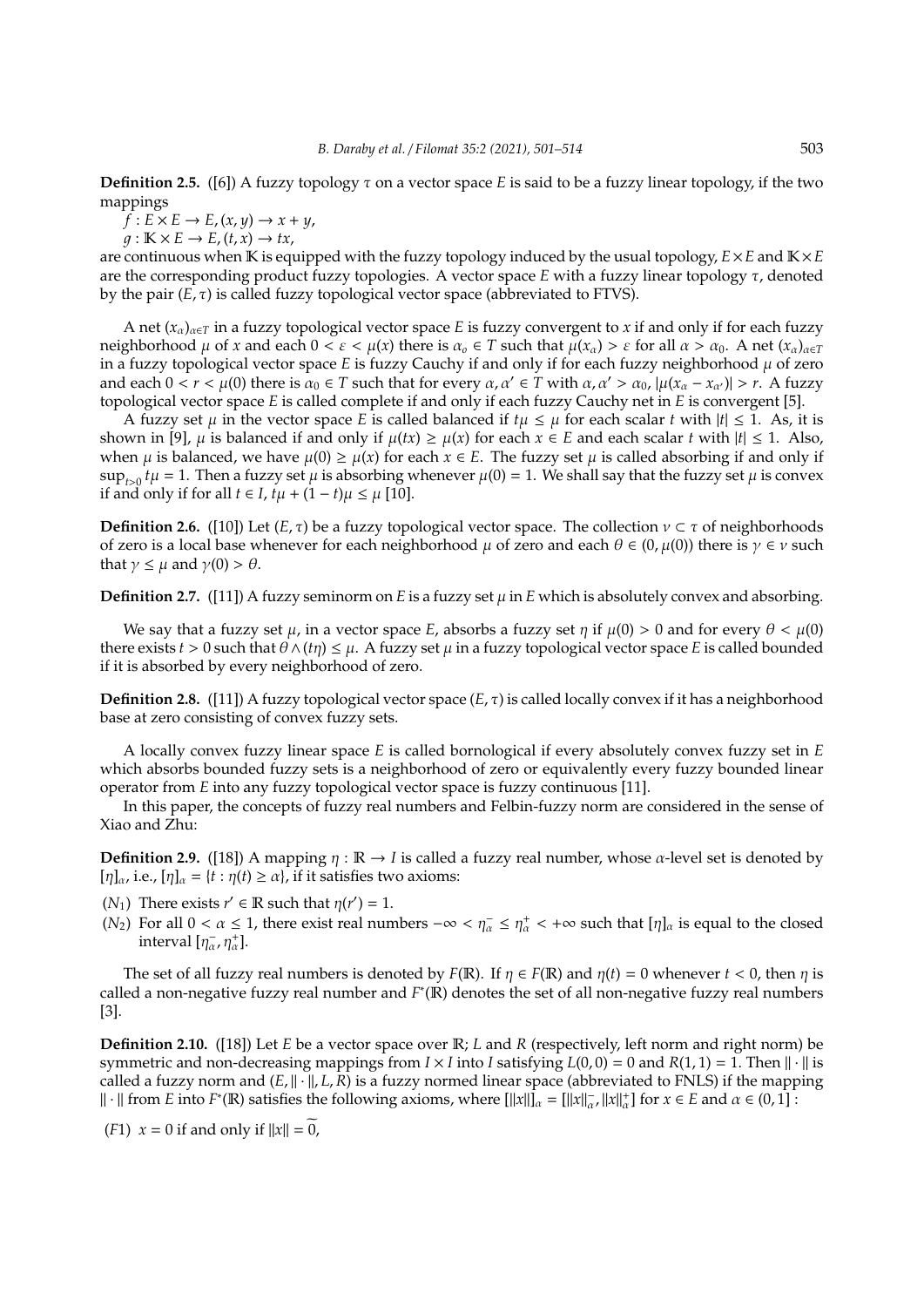- $(F2)$   $||rx|| = |r|||x||$  for all  $x \in E$  and  $r \in (-\infty, \infty)$ ,
- (*F*3) ∀*x*, *y* ∈ *E* :
- $(F3R)$  if  $s \ge ||x||_1^ _1^-, t \ge ||y||_1^ \frac{1}{1}$  and  $s + t \ge ||x + y||_1^2$  $\frac{1}{1}$ , then  $||x + y||(s + t) \le R(||x||(s), ||y||(t)),$
- $(F3L)$  if  $s \le ||x||_1^ \frac{1}{1}, t \leq ||y||_{1}^{-}$  $\frac{1}{1}$  and  $s + t \le ||x + y||_1^2$  $\frac{1}{1}$ , then  $||x + y||(s + t) \ge L(||x||(s), ||y||(t)).$

**Definition 2.11.** ([5]) For fixed  $\alpha \in (0, 1]$  and  $\varepsilon > 0$ , the fuzzy set  $\mu_{\alpha}(x, \varepsilon)$  defined in  $(E, || \cdot ||)$  by

$$
\mu_{\alpha}(x,\varepsilon)(y) = \begin{cases} \alpha & \|y - x\|_{\alpha}^+ < \varepsilon, \\ 0 & \text{else,} \end{cases}
$$

is said to be an  $\alpha$  – *open* sphere in  $(E, \|\cdot\|)$ .

**Definition 2.12.** ([7]) Any fuzzy set  $\mu \in I^E$  is defined to be  $\|\cdot\|$ – linearly open if for every *x* ∈ *supp*( $\mu$ ) and  $\alpha \in (0, \mu(x))$  there exists  $\varepsilon > 0$  such that  $\mu_{\alpha}(x, \varepsilon) \leq \mu$ .

We set  $\mathcal{T}_{\|\cdot\|}^* = \{\mu \in I^E \mid \mu \text{ is } \|\cdot\| - linearly \text{ open}\}\$ . It was proved in [7] that if  $(E, \|\cdot\|, L, R)$  is a fuzzy normed space, then  $(E, || \cdot ||)$  is a fuzzy topological vector space.

The Katsaras norm was defined as follows:

**Definition 2.13.** ([11]) A fuzzy norm on vector space *E* is an absolutely convex and absorbing fuzzy set  $\rho$ with  $\inf_{t>0}(t\rho)(x) = 0$ , for  $x \neq 0$ .

If  $\rho$  is a Katsaras norm on a vector space  $E$ , then the collection

 $B_{\rho} = \{ \theta \wedge (t\rho) \mid t > 0, 0 < \theta \le 1 \},$ 

is a base of neighborhoods of zero for a fuzzy linear topology on  $E$ . The fuzzy set  $\mu$  is a fuzzy neighborhood of zero in this fuzzy topology if and only if

$$
\exists \theta: \quad 0 < \theta \le 1, \quad \exists t > 0 \, ; \quad \theta \wedge (t\rho) \le \mu.
$$

Also  $\mu$  is a fuzzy neighborhood of  $x \in E$  if and only if

$$
(x+\theta\wedge(t\rho))\leq\mu
$$

i.e. for  $y \in E$ ,

$$
(x + \theta \wedge (t\rho))(y) = (\theta \wedge (t\rho))(y - x) \leq \mu(y).
$$

In the following theorem, we prove that the fuzzy topologies generated by Felbin-fuzzy norm and Katsaras norm are equivalent.

**Theorem 2.14.** *If* (*E*, k · k) *is a Felbin-fuzzy normed space, then there is a Katsaras norm* ρ *on E such that the fuzzy topologies generated by*  $\|\cdot\|$  *and ρ are equivalent.* 

*Proof.* Let  $\|\cdot\|$  be a Felbin-fuzzy norm on *E*. We define the fuzzy set ρ on *E* as follows:

$$
\rho(x) = \begin{cases} 1 & \|x\|_{\alpha}^+ < 1, \\ 0 & \text{else.} \end{cases}
$$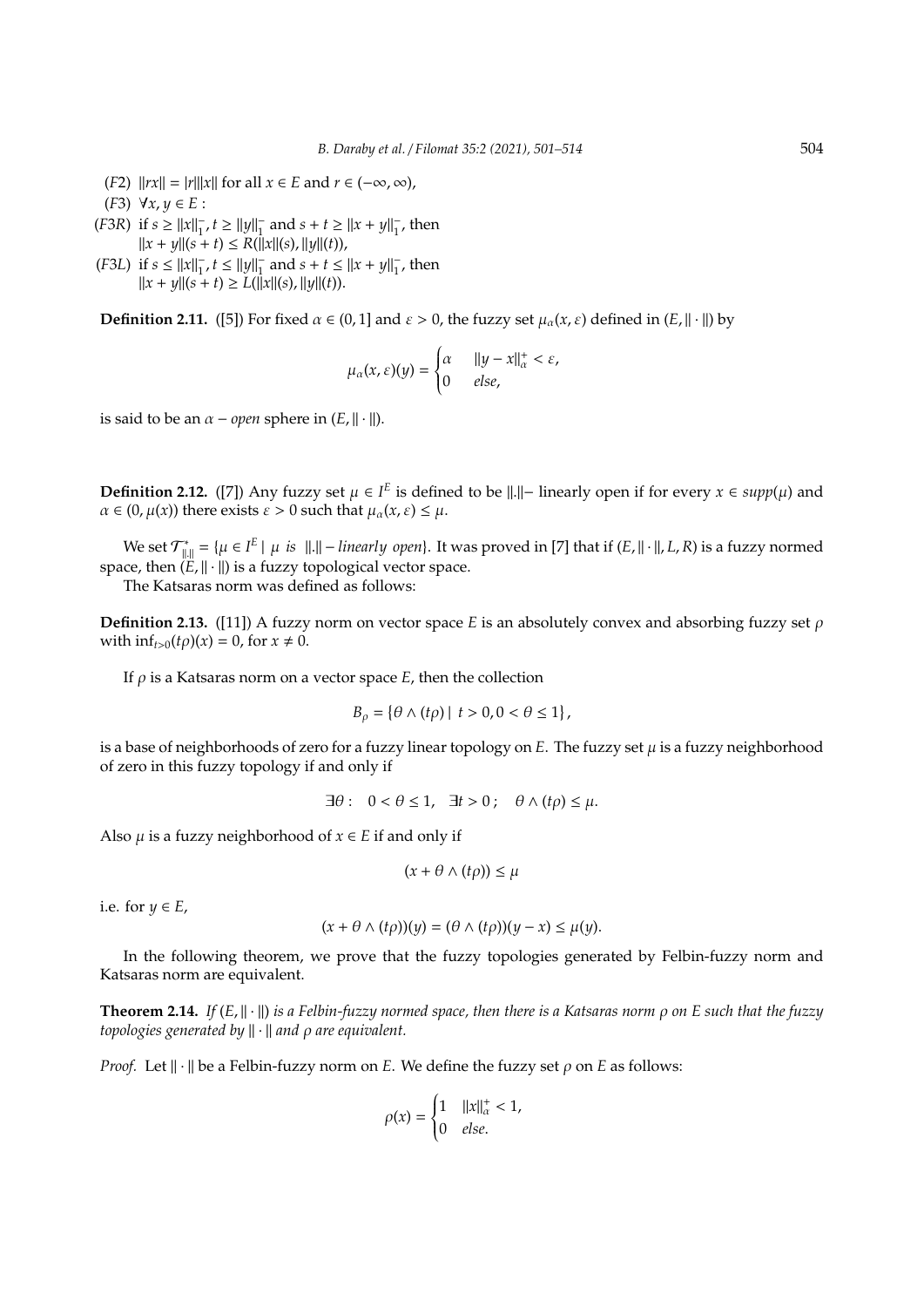The fuzzy set  $\rho$  is convex, since for  $t \in (0, 1]$ ,

$$
(t\rho)(x) + ((1-t)\rho)(x) = \sup_{x=x_1+x_2} ((t\rho)(x_1) \wedge ((1-t)\rho)(x_2))
$$
  
= 
$$
\sup_{x=x_1+x_2} \left( \begin{cases} 1 & ||x_1||_{\alpha}^+ < t \\ 0 & else \end{cases} \wedge \begin{cases} 1 & ||x_2||_{\alpha}^+ < 1-t \\ 0 & else \end{cases} \right)
$$
  

$$
\leq \begin{cases} 1 & ||x||_{\alpha}^+ < t + (1-t) = 1 \\ 0 & else \end{cases}
$$
  
=  $\rho(x).$ 

Also  $\rho$  is balanced since for  $t \neq 0$  with  $|t| \leq 1$ ,

$$
(t\rho)(x) = \rho(\frac{x}{t})
$$
  
= 
$$
\begin{cases} 1 & ||x||_{\alpha}^{+} < |t| \\ 0 & else \end{cases}
$$
  

$$
\leq \begin{cases} 1 & ||x||_{\alpha}^{+} < 1 \\ 0 & else \end{cases}
$$
  
= 
$$
\rho(x).
$$

Also, we have  $\sup_{t>0}(t\rho)(x) = 1$  and  $\inf_{t>0}(t\rho)(x) = 0$ . Therefore  $\rho$  is a Katsaras norm. Now, we prove that the fuzzy topologies generated by  $\|\cdot\|$  and  $\rho$  are equivalent. For  $0 < \alpha \leq 1$  and  $\varepsilon > 0$  we have

$$
(\alpha \wedge (\varepsilon \rho))(y) = \alpha \wedge \rho(\frac{y}{\varepsilon})
$$
  
=  $\alpha \wedge \begin{cases} 1 & ||y||_{\alpha}^{+} < \varepsilon \\ 0 & else \end{cases}$   
=  $\begin{cases} \alpha & ||y||_{\alpha}^{+} < \varepsilon \\ 0 & else \end{cases}$   
=  $\mu_{\alpha}(0, \varepsilon)(y).$ 

This shows that these two fuzzy topologies have a same base at zero, therefore these are equivalent.  $\Box$ 

**Example 2.15.** Consider the Felbin-fuzzy normed space  $(\mathbb{R}^n, ||\cdot||)$ , where  $||\cdot||: \mathbb{R}^n \to F^*(\mathbb{R})$  is defined by:

$$
|| (x_1, x_2, \cdots, x_n) ||(t) = \begin{cases} 1 & t = \sqrt{x_1^2 + x_2^2 + \cdots + x_n^2}, \\ 0 & else. \end{cases}
$$

Then, we have

$$
||(x_1, x_2, \cdots, x_n)||_{\alpha}^+ = \sqrt{x_1^2 + x_2^2 + \cdots + x_n^2}.
$$

Now, consider the Katsaras norm

$$
\rho(x) = \begin{cases} 1 & \sum_{i=1}^{n} x_i^2 < 1, \\ 0 & \text{else.} \end{cases}
$$

Therefore by Theorem 2.14 the fuzzy topologies generated by  $\rho$  and  $\|\cdot\|$  are equivalent and for  $0 < \alpha \le 1$ and  $\varepsilon > 0$ , we have  $\mu_{\alpha}(0, \varepsilon)(y) = (\alpha \wedge \varepsilon \rho)(y)$ .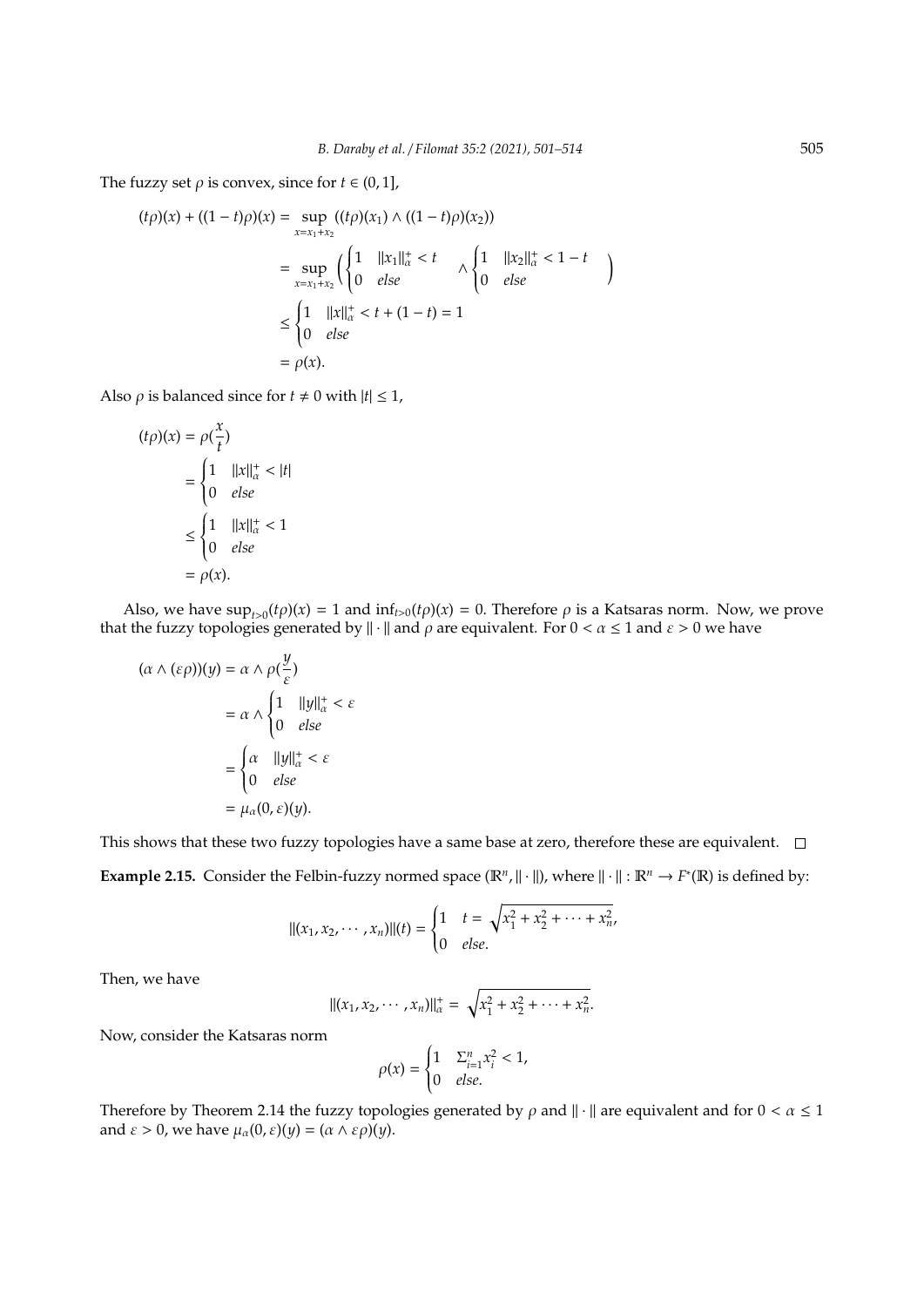### **3. Weak Fuzzy Topology**

Let *X* be a nonempty set,  $\{(Y_\alpha, \Gamma_\alpha)\}_{\alpha \in T}$  be a family of fuzzy topological spaces and let for each  $\alpha \in T$ ,  $f_\alpha: X \to Y_\alpha$  be a function. The weak fuzzy topology on *X* generated by the family  $\mathcal{F} = \{f_\alpha\}_{\alpha \in T}$  is the coarsest or weakest fuzzy topology on *X* that makes all the functions *f*<sup>α</sup> fuzzy continuous. This fuzzy topology is generated by the fuzzy sets  $\{f_\alpha^{-1}(\mu): \alpha \in \Gamma, \mu \in \Gamma_\alpha\}$ , where the fuzzy sets  $f_\alpha^{-1}(\mu)$  are defined as follows:

$$
f_{\alpha}^{-1}(\mu)(x) = \mu(f_{\alpha}(x)) \quad \forall x \in X.
$$

Another subbase for the weak fuzzy topology consists of the fuzzy sets

$$
\{f_\alpha^{-1}(\mu):\ \alpha\in T,\ \mu\in S_\alpha\},
$$

where  $S_\alpha$  is a subbase for  $\Gamma_\alpha$ . We denote the weak fuzzy topology on *X* by  $\sigma_f(X,\mathcal{F})$ . A base for the weak fuzzy topology can be constructed as the collection of the fuzzy sets of the form  $\bigwedge_{k=1}^n f_{\alpha_k}^{-1}(\mu_{\alpha_k})$ , where  $\mu_{\alpha_k} \in \Gamma_{\alpha_k}$ ,  $\{\alpha_1, \alpha_2, \cdots, \alpha_n\} \subset T$  [13].

The following lemma has an important role in the study of weak fuzzy topologies.

**Lemma 3.1.** A net  $(x_i)_{i \in \mathcal{I}}$  converges to x in the fuzzy topology  $\sigma_f(X, \mathcal{F})$  if and only if  $(f_\alpha(x_i))_{i \in \mathcal{I}}$  converges to  $f_\alpha(x)$ *for each*  $\alpha \in T$ *.* 

*Proof.* If we consider the fuzzy topology  $\sigma_f(X, \mathcal{F})$  on *X*, then the functions  $f_\alpha$  are fuzzy continuous. This shows that if  $(x_i)_{i \in T}$  converges to *x* in the fuzzy topology  $\sigma_f(X, \mathcal{F})$ , then  $(f_\alpha(x_i))_{i \in T}$  converges to  $f_\alpha(x)$  for each  $\alpha \in T$ . Conversely, let  $V = \bigwedge_{k=1}^{n} f_{\alpha_k}^{-1}(\mu_{\alpha_k})$  be a weak fuzzy neighborhood of *x*, where  $\mu_{\alpha_k} \in \Gamma_{\alpha_k}$ . For each *k*, if  $(f_{\alpha_k}(x_j))_{j\in T}$  converges to  $f_{\alpha_k}(x)$ , then for each  $0 < r_k < \mu_{\alpha_k}(f_{\alpha_k}(x))$  there is  $j_k$  such that for each  $j > j_k$  we have  $\mu_{\alpha_k}(f_{\alpha_k}(x_j)) > r_k$ . Therefor for  $j > max\{j_1, j_2, \dots, j_n\} = j'$ , we have

$$
f_{\alpha_k}^{-1}(\mu_{i_k})(x_j) > max\{r_1, r_2, \cdots, r_n\} = r.
$$

Then  $V(x_j) > r$  for each  $j > j'$ . This proves our claim.

**Remark 3.2.** On K, if we consider the fuzzy topology is obtained from the usual topology of K that is the family of fuzzy sets  $\mu : \mathbb{K} \to I$ , which are lower semi-continuous, then endowed with this fuzzy topology K is a fuzzy topological vector space. This fuzzy topology is compatible with the fuzzy norm

$$
\rho(x) = \begin{cases} 1 & |x| < 1, \\ 0 & else. \end{cases}
$$

For this, we prove that the collection  $B_\rho = \{\theta \wedge (t\rho) \mid t > 0, 0 < \theta \le 1\}$  is a base of fuzzy neighborhoods for zero. Let  $\mu$  be a fuzzy neighborhood of zero in K. Then  $\mu$  is lower semi-continuous and  $\mu(0) > 0$ . Let 0 < *r* <  $\mu$ (0). Then  $\mu^{-1}(r, 1]$  is open in K and 0 ∈  $\mu^{-1}(r, 1]$ . Then there is *m* > 0 such that

$$
\{x \in \mathbb{K} : |x| < m\} \subseteq \mu^{-1}(r, 1].
$$

Now, we claim that  $r \wedge (m\rho) \leq \mu$ . Indeed, for  $x \in \mathbb{K}$ , we have

$$
r \wedge (m\rho)(x) = r \wedge \rho(\frac{x}{m}) = \rho(x) = \begin{cases} r & |x| < m, \\ 0 & else. \end{cases}
$$

Then, we have  $r \wedge (m\rho)(x) \leq \mu(x)$ . Also this fuzzy topology is compatible with the Flebin-fuzzy norm  $\|\cdot\|$  : **K** → *F*<sup>\*</sup>(**R**), defined for *t* ∈ **K** as follows:

$$
||x||(t) = \begin{cases} 1 & t = |x|, \\ 0 & else, \end{cases}
$$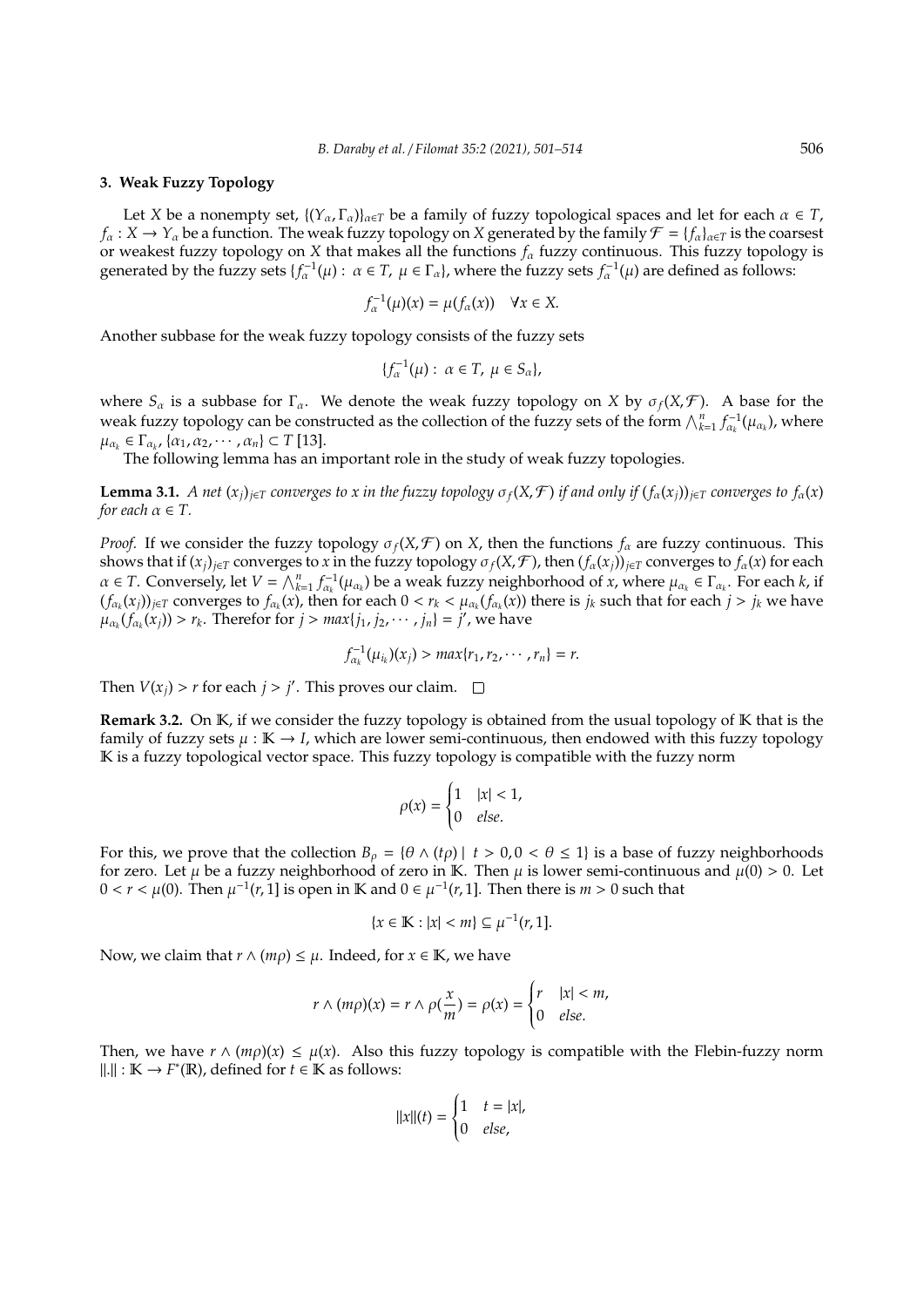with  $L = \min$  and  $R = \max$ . But this fuzzy topology is not the only Hausdorff linear fuzzy topology on K. For example it was shown in [8] that the fuzzy norm

$$
||x||^{*}(t) = \begin{cases} 1 - \frac{t}{|x|} & 0 \le t \le |x|, x \ne 0, \\ 0 & else, \end{cases}
$$

is not equivalent with the fuzzy norm

$$
||x||(t) = \begin{cases} 1 & t = |x|, \\ 0 & else. \end{cases}
$$

Then, we can consider more than one linear fuzzy topology on K.

**Definition 3.3.** Let  $(E, \tau)$  be a fuzzy topological vector space and Γ be locally convex Hausdorff linear fuzzy topology on K. We denote the family of all fuzzy continuous linear functionals  $f : (E, \tau) \to (K, \Gamma)$  by  $E_1$  $T'$  and call it the Γ− fuzzy dual of *E*. Also, we denote the algebraic dual of *E* by *E* ∗ .

In [14], the concept of dual pair defined as follows:

We call  $(E, E')$  a dual pair, whenever  $E$  and  $E'$  are two vector spaces over the same  $K$  scalar field and  $\langle x, x' \rangle$  is a bilinear form on *E* and *E*' satisfying the following conditions:

(*D*) For each  $x \neq 0$  in *E*, there is  $x' \in E'$  such that  $\langle x, x' \rangle \neq 0$ .

(*D*<sup> $\prime$ </sup>) For each  $x' \neq 0$  in *E*<sup> $\prime$ </sup> there is  $x \in E$  such that  $\langle x, x' \rangle \neq 0$ .

Let  $(E, E')$  be a dual pair. Then each  $x' \in E'$  is a linear functional on  $E$  by taking:

$$
x'(x) = \langle x, x' \rangle \quad x \in E.
$$

Consider on K a locally convex Hausdorff linear fuzzy topology Γ. We denote the weak fuzzy topology on *E* generated by mapping  $x' : E \to \mathbb{K}$  by  $\sigma_f^{\Gamma}(E, E')$ .

We note that if  $\Gamma_1$  and  $\Gamma_2$  are two fuzzy topologies on  $\mathbb K$  and  $\Gamma_1 \subset \Gamma_2$ , then  $\sigma_f^{\Gamma_1}(E,E') \subset \sigma_f^{\Gamma_2}(E,E').$ 

**Theorem 3.4.** Let (E, E') be a dual pair. Then E endowed with  $\sigma_f^{\Gamma}(E, E')$  is a locally convex fuzzy topological vector *space.*

*Proof.* We prove that the addition and scalar multiplication are fuzzy continuous. For *x*, *y*, *z* ∈ *E*, let  $z = x + y$ . Also suppose  $V = \bigwedge_{i=1}^{n} f_i^{-1}(\mu_i)$  is a weak fuzzy neighborhood of *z*, where  $f_i \in E'$  and  $\mu_i$  is a fuzzy neighborhood in K. Then  $V(z) > 0$ . This shows that  $\mu_i(f_i(z)) = f_i^{-1}(\mu_i)(z) > 0$  for each  $i = 1, 2, \dots, n$ . Then for each  $i = 1, 2, \dots, n$ ,  $\mu_i$  is a fuzzy neighborhood of  $f_i(z)$  in K. Now since we have  $f_i(x) + f_i(y) = f_i(z)$  and K is a fuzzy topological vector space, for each  $i = 1, 2, \cdots, n$ , there are fuzzy neighborhoods  $\omega_i$  and  $\psi_i$  of  $f_i(x)$ and  $f_i(y)$  (respectively) such that if  $\omega_i(a) > 0$  and  $\psi_i(b) > 0$ , then  $\mu_i(a+b) > 0$  and  $\omega_i + \psi_i \le \mu_i$ . Now we set

$$
U = \bigwedge_{i=1}^{n} f_i^{-1}(\omega_i) \text{ and } O = \bigwedge_{i=1}^{n} f_i^{-1}(\psi_i).
$$

Then, we have

$$
U(x) = \bigwedge_{i=1}^{n} f_i^{-1}(\omega_i)(x) = \bigwedge_{i=1}^{n} \omega_i(f_i(x)) > 0,
$$

and

$$
O(y) = \bigwedge_{i=1}^{n} f_i^{-1}(\psi_i)(y) = \bigwedge_{i=1}^{n} \psi_i(f_i(y)) > 0.
$$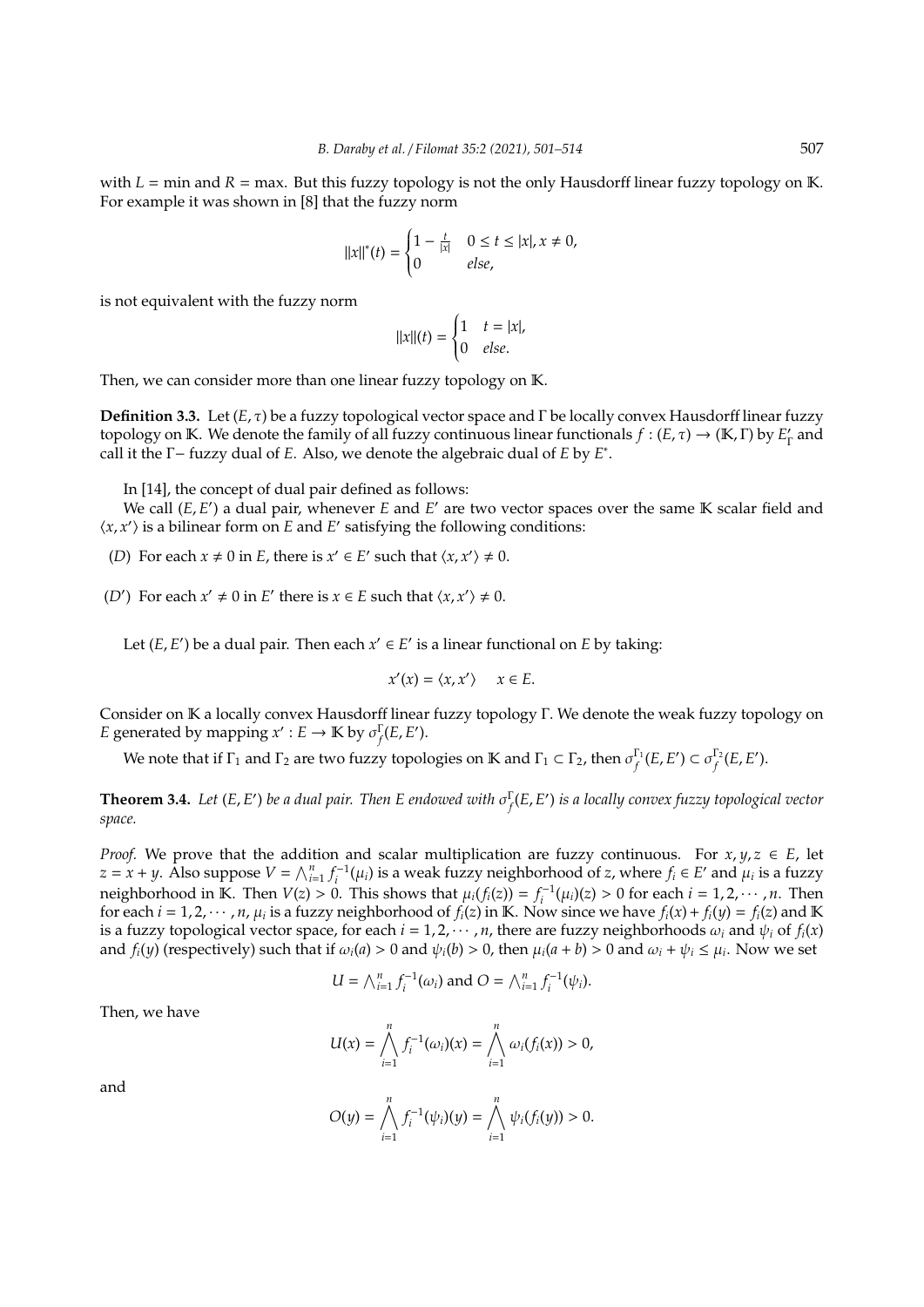Therefore *U* and *O* are weak fuzzy neighborhoods of *x* and *y*, respectively. Now, let for  $m, n \in E$ ,  $U(m) > 0$ and  $O(n) > 0$ . Then for each  $i = 1, 2, \dots, n$ , we have  $\omega_i(f_i(m)) > 0$  and  $\psi_i(f_i(n)) > 0$  and therefore  $\mu_i(f_i(m+n)) > 0$ . Thus

$$
V(m+n) = \bigwedge_{i=1}^{n} f_{i}^{-1}(\mu_{i})(m+n)
$$
  
= 
$$
\bigwedge_{i=1}^{n} \mu_{i}(f_{i}(m+n)) > 0.
$$

Also, since  $\omega_i + \psi_i \leq \mu_i$  for all  $i = 1, 2, \dots, n$ , we have

$$
(U + O)(x) = \sup_{x = x_1 + x_2} \bigwedge_{i=1}^{n} (\omega_i(f_i(x_1)) \wedge \psi_i(f_i(x_2)))
$$
  
\n
$$
= \bigwedge_{i=1}^{n} \sup_{x = x_1 + x_2} (\omega_i(f_i(x_1)) \wedge \psi_i(f_i(x_2)))
$$
  
\n
$$
= \bigwedge_{i=1}^{n} (\omega_i + \psi_i)(f_i(x))
$$
  
\n
$$
\leq \bigwedge_{i=1}^{n} \mu_i(f_i(x))
$$
  
\n
$$
= V(x).
$$
 (1)

Since there are fuzzy neighborhood *U* and *O* such that  $U + O \leq V$ , therefore the addition is fuzzy continuous with respect to  $\sigma_f^{\Gamma}(\vec{E}, E')$ .

Now, we show that the scalar multiplication is fuzzy continuous. For  $t \in \mathbb{K}$  and  $x \in E$ , let  $M = \bigwedge_{i=1}^{n} f_i^{-1}(\gamma_i)$ is a weak fuzzy neighborhood of *tx*. Then for each  $i = 1, 2, \cdots, n$ , we have

$$
\gamma_i(tf_i(x)) = \gamma_i(f_i(tx)) = f_i^{-1}(\mu_i)(tx) > 0.
$$

Then  $\mu_i$  is fuzzy neighborhood of  $tf_i(x)$  in K. Since K is a fuzzy topological vector space, there is fuzzy neighborhood  $\eta_i$  and  $\vartheta_i$  of *t* and  $f_i(x)$  in K such that if for  $a, b \in K$ ,  $\eta_i(a) > 0$  and  $\vartheta_i(b) > 0$  then  $\mu_i(ab) > 0$  and  $a\vartheta_i \leq \mu_i$ . Now, we set

$$
S=\bigwedge_{i=1}^n f_i^{-1}(\vartheta_i).
$$

We have

$$
S(x)=\bigwedge_{i=1}^n f_i^{-1}(\vartheta_i)(x)=\bigwedge_{i=1}^n \vartheta_i(f_i(x))>0.
$$

Then *S* is a weak fuzzy neighborhood of *x*. Now, let for  $a \in K$ ,  $\eta_i(a) > 0$  and for  $y \in S$ ,  $S(y) > 0$ , then  $\vartheta_i(f_i(y)) > 0$  for each  $i = 1, 2, \dots, n$ . The above arguments show that  $f_i^{-1}(\mu_i)(ay) = \mu_i(af_i(y)) > 0$  for each *i*. Then  $V(ay) = \bigwedge_{i=1}^{n} f_i^{-1}(\mu_i)(ay) > 0$ . Also for  $a \neq 0$  with  $\eta_i(a) > 0$ , we have

$$
(aS)(y) = \bigwedge_{i=1}^{n} f_i^{-1}(\vartheta_i) (\frac{y}{a})
$$
  
= 
$$
\bigwedge_{i=1}^{n} (\vartheta_i(f_i(\frac{y}{a}))
$$
  
= 
$$
\bigwedge_{i=1}^{n} (a\vartheta_i(f_i(y)) \le \mu_i(y).
$$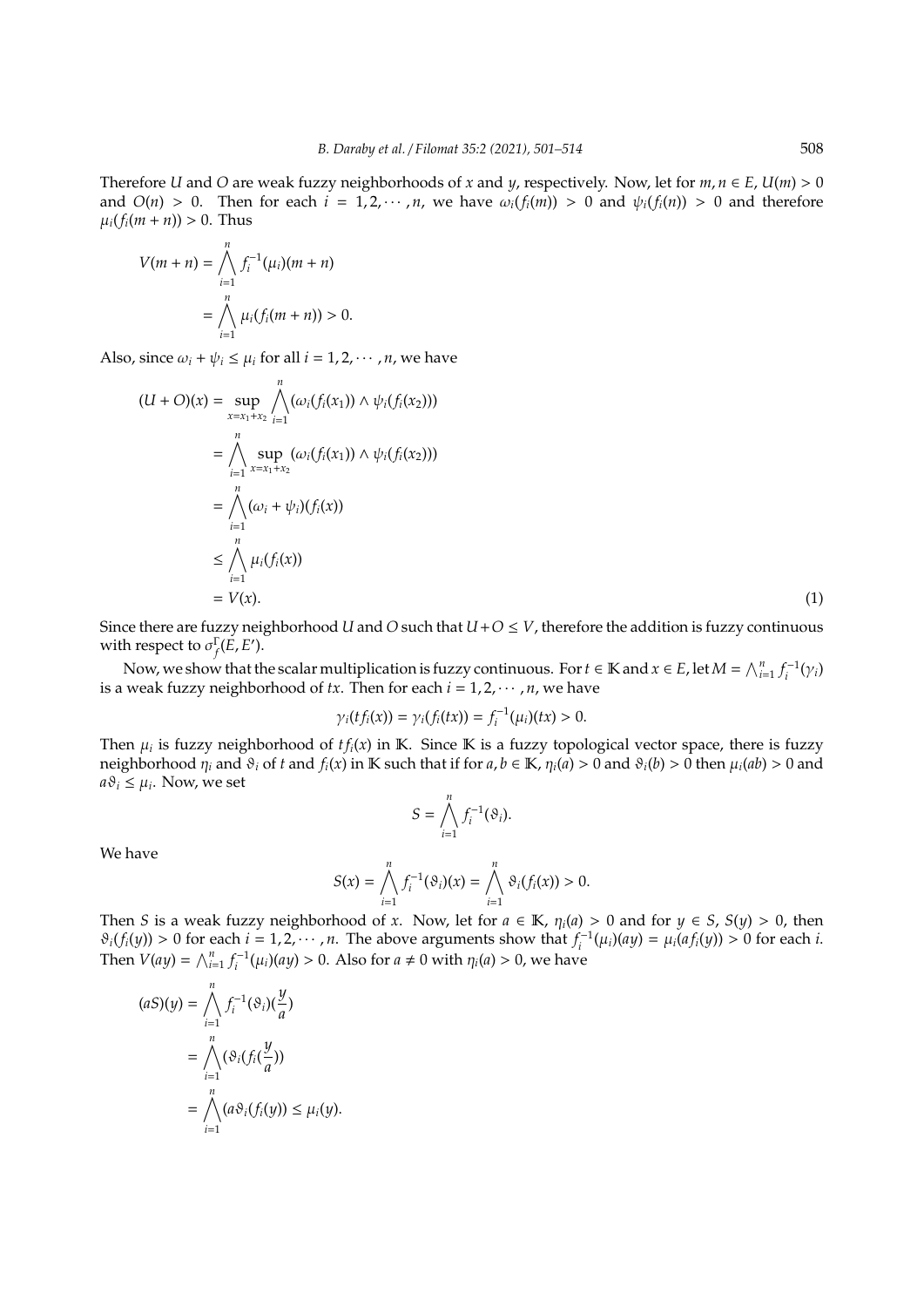Then the scalar multiplication is fuzzy continuous. Now, we prove that  $\sigma_f^{\Gamma}(E, E')$  is locally convex. Since (K, Γ) is locally convex, Γ has a base of convex fuzzy neighborhoods. Let  $\mu \in \Gamma$  be convex. It is enough to show that  $x'^{-1}(\mu)$  is convex for  $x' \in E'$ . For  $t \in I$  and  $x, y \in E$  we have

$$
x'^{-1}(\mu)(tx + (1-t)y) = \mu(x'(tx + (1-t)y))
$$
  
=  $\mu(tx'(x) + (1-t)x'(y))$   
 $\le t\mu(x'(x)) + (1-t)\mu(x'(y))$   
=  $tx'^{-1}(\mu)(x) + (1-t)x'^{-1}(\mu)(y).$ 

Therefore  $x'^{-1}(\mu)$  is convex.

**Remark 3.5.** We note that since in a fuzzy topological vector space the addition and scalar multiplication are fuzzy continuous, one can use local basis instead of basis for a linear fuzzy topology.

Let  $(E, E')$  be a dual pair and *S* be a local base for the fuzzy linear topology  $\mu$  on K. Then the fuzzy sets  $\bigwedge_{i=1}^{n} x_i^{-1}(\mu_i)$ , where  $x_1, x_2, \dots, x_n \in E'$  and  $\mu_1, \mu_2, \dots, \mu_n \in S$  consist a local base for the topology  $\sigma_f^{\Gamma}(E, E')$ . If we consider the usual linear fuzzy topology on K which is compatible with the fuzzy norm

$$
\rho(x) = \begin{cases} 1 & |x| < 1, \\ 0 & else, \end{cases}
$$

then, the collection

$$
B_{\rho} = \{ \theta \wedge (t\rho) \mid t > 0, 0 < \theta \le 1 \},
$$

is a base of fuzzy neighborhood of zero in K. This shows that the collection

$$
B_{\rho} = \{ \bigwedge_{i=1}^{n} f_{i}^{-1}(\theta_{i} \wedge (t_{i}\rho)) \mid t_{i} > 0, 0 < \theta_{i} \leq 1, f_{i} \in E' \},
$$

is a base of fuzzy neighborhood of zero for  $\sigma_f^{\Gamma}(E, E')$ .

**Lemma 3.6.** ([14]) *If*  $f_0, f_1, \dots, f_n$  are linear functionals on a vector space E, then either  $f_0$  *is a linear combinations of*  $f_1$ ,  $f_2$ ,  $\dots$ ,  $f_n$ , *or there is a*  $\in$  *E such that*  $f_0$ (*a*) = 1 *and* 

$$
f_1(a) = f_2(a) = \cdots = f_n(a) = 0.
$$

*Proof.* See [14], Chapter II, Section 3. □

**Proposition 3.7.** *If* (*E*, *E'*) *is a dual pair, then the fuzzy dual of E under*  $\sigma_f^{\Gamma}(E, E')$  *is E'*.

*Proof.* Let *f* be a linear form on *E* fuzzy continuous under  $\sigma_f^{\Gamma}(E, E')$  and let *S* be a base in K. For each  $\mu \in S$ with  $\mu(0) > \mu(1)$ , there is  $x_1$  $x'_1, x'_2$  $x'_2, \dots, x'_n \in E'$  such that

$$
\bigwedge_{i=1}^n x_i'^{-1}(\mu) \le f^{-1}(\mu)
$$

and

$$
\bigwedge_{i=1}^n x_i'^{-1}(\mu)(0) = f^{-1}(\mu)(0) > 0
$$

therefor for  $x \in E$ ,  $\mu(x)$  $u'_i(x) \le \mu(f(x))$ . Now by Lemma 3.6, either *f* is a linear combination of *x*<sup>1</sup>  $x'_1, x'_2$  $x'_1 \cdots$ ,  $x'_n$  or there is some  $a \in E$  such that  $f(a) = 1$  but  $x_i$  $\mathcal{U}'_i(a) = 0$  for all  $i = 1, 2, \cdots, n$ . This shows that  $\mu(0) \leq \mu(1)$  and this is a contradiction. Then

$$
f = \sum \lambda_i x'_i \in E'.
$$

On the other hand, if  $x' \in E'$  then it is fuzzy continuous under  $\sigma_f^{\Gamma}(E, E')$  by the definition of weak fuzzy topology. □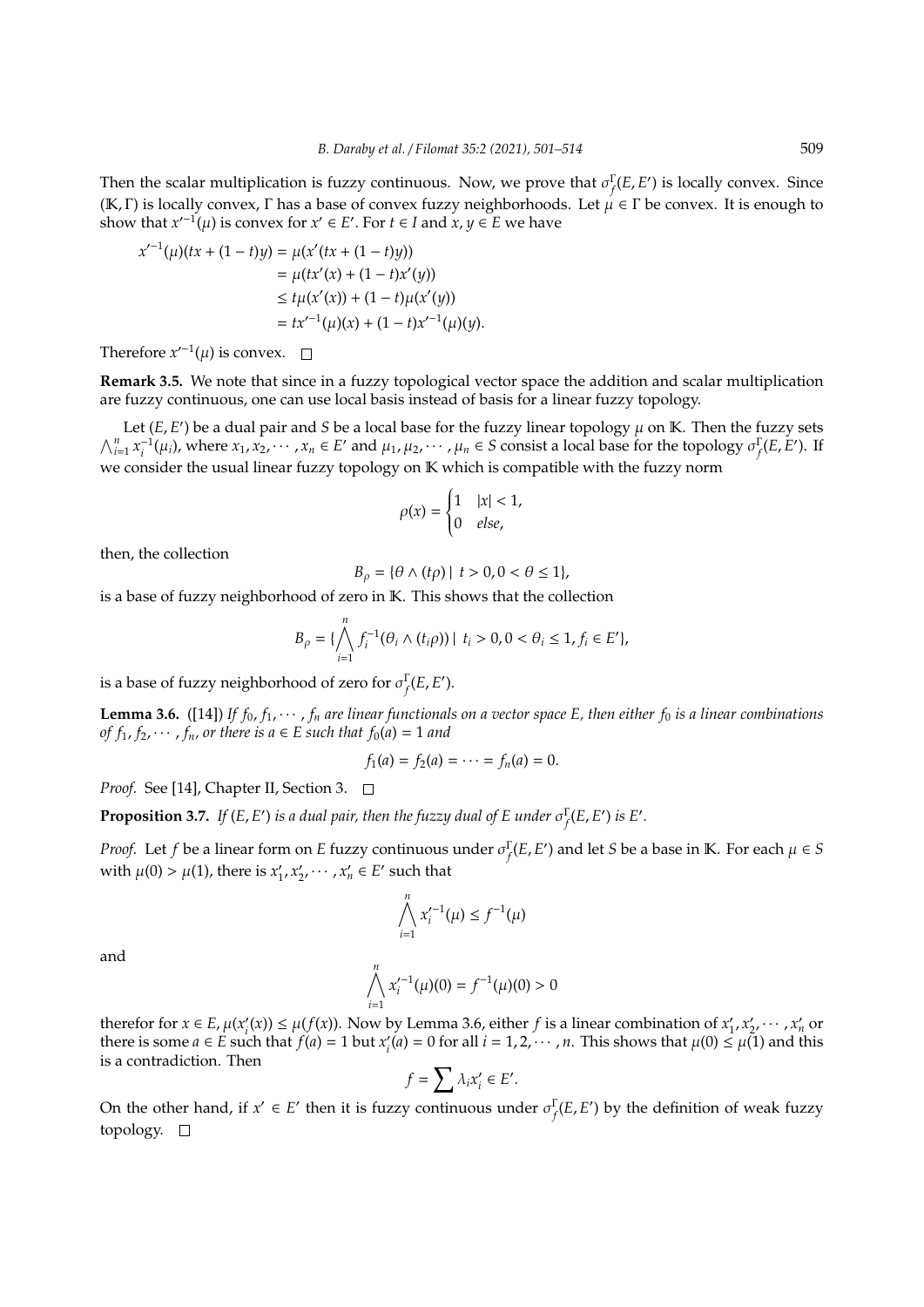**Theorem 3.8.** *Let E be a vector space and E*<sup>∗</sup> *be its algebraic dual. Then E*<sup>∗</sup> *is complete under the weak fuzzy topology*  $\sigma_f^{\Gamma}(E^*,E)$ .

*Proof.* We consider *E*<sup>\*</sup> endowed with the weak fuzzy topology  $\sigma_f^{\Gamma}(E^*, E)$ . Suppose  $(f_j)_{j \in T}$  is a fuzzy Cauchy net in *E*<sup>∗</sup>. Then for each *a* ∈ *E* the net  $(f_j(a))_{j \in T}$  is a fuzzy Cauchy net in K. Since K is complete under its usual fuzzy topology, for each *a* ∈ *E* there is  $f(a)$  ∈ **K** such that  $(f_i(a))_{i \in T}$  converges to  $f(a)$ . Since each  $f_i$ is linear, then *f* is a linear functional on *E*. Now Lemma 3.1 shows that  $(f_j)_{j\in T}$  converges to *f* in the fuzzy topology  $\sigma_f^{\Gamma}(E^*, E)$ . Then *E*<sup>\*</sup> is complete under the fuzzy topology  $\sigma_f^{\Gamma}(E^*, E)$ .

Definition 3.9. Let (*E*, *E'*) be a dual pair. The locally convex fuzzy linear topology on *E* is called *dual pair topology* if the dual of *E* under *τ* is *E*<sup>'</sup>. Also, the locally convex linear topology *τ*' on *E*' is called a *dual pair topology* if the dual of  $E'$  under  $\tau'$  is  $E$ .

In a special case if (*E*, τ) is a Hausdorff fuzzy topological vector space, then (*E*, *E*<sup>1</sup>  $\binom{r}{\Gamma}$  is a dual pair and  $\tau$  is a fuzzy topology of dual pair. Also,  $\sigma_f^{\Gamma}(E, E')$  is the coarsest fuzzy topology of dual pair  $(E, E')$ .

**Theorem 3.10.** *If* (*E*, *E*') *is a dual pair, then* (*E*,  $\sigma_f^{\Gamma}$ (*E*, *E'*)) *is fuzzy Hausdorff.* 

*Proof.* Let  $x, y \in E$  and  $x \neq y$ . Then by condition (D) there is  $x' \in E'$  such that  $x'(x - y) \neq 0$  i.e.  $x'(x) \neq x'(y)$ . Since  $\mathbb R$  is fuzzy Hausdorff there is fuzzy open sets  $\beta$ ,  $\eta$  in  $\mathbb R$  such that  $\beta \wedge \eta = 0$  and  $\beta(x'(x)) = \eta(x'(y)) = 1$ . Now we consider the fuzzy open sets  $x^{-1}(\eta)$ ,  $x^{-1}(\beta)$  in *E*. These fuzzy sets are the fuzzy neighborhoods of *x* and *y* and we have  $(x'^{-1}(\eta) \wedge x'^{-1}(\beta))(a) = min{\{\eta(x'(a)), \beta(x'(a))\}} = 0$ 

and

$$
{x'}^{-1}(\eta)(y) = \eta(x'(y)) = 1
$$

similarly,

$$
{x'}^{-1}(\beta)(x) = \beta(x'(x)) = 1.
$$

Now the proof is complete.  $\square$ 

**Corollary 3.11.** *Let* (*E*, *E* 0 ) *be a dual pair and* τ *be a fuzzy topology of dual pair on E. Then E is fuzzy Hausdor*ff *endowed with* τ*.*

*Proof.* Clearly,  $\tau$  is finer than  $\sigma_f^{\Gamma}(E, E')$ . Now Theorem 3.10 shows that *E* is fuzzy Hausdorff endowed with τ.

**Proposition 3.12.** *If* (*E*,  $\tau$ ) *is finite dimensional Hausdorff fuzzy topological vector space, then*  $E'_{\Gamma} = E^*$ *.* 

*Proof.* Let  $B = \{e_1, e_2, \dots, e_n\}$  be a base for *E*. Then there is a base  $B' = \{e_1^* \}$ 1 ,*e* ∗  $\{e_1^*, \cdots, e_n^*\}$  for  $E^*$  such that  $e_i^*$  $i^*$ <sub>*i*</sub> $(e_i) = 1$ for each  $i = 1, 2, \cdots, n$  and  $e_i^*$  $i^*(e_j) = 0$  for  $i \neq j$ . Then *E* and *E*<sup>\*</sup> are algebraical isomorphic. Since  $(E, E_j)$  $'_{\Gamma}$ ) is a dual pair, we have  $E \subseteq (E_1)$  $(F)$ <sup>\*</sup>  $\simeq$   $E'_{I}$  $\frac{r}{\Gamma}$  and  $E_{\rm I}^{\prime}$  $F_{\Gamma} \subseteq E^* \simeq E$ . Then  $E_{\Gamma}$  $'_{\Gamma} = E^*$ .

**Remark 3.13.** Let *E* be finite dimensional vector space. We know that there is only a unique Hausdorff linear topology on *E*. But this is not true in the fuzzy case, i.e. the Hausdorff linear fuzzy topology on *E* is not unique. For example consider the vector space R. It was shown in [8], that the fuzzy norm

$$
||x||^*(t) = \begin{cases} 1 - \frac{t}{|x|} & 0 \le t \le |x|, x \ne 0 \\ 0 & \text{else,} \end{cases}
$$

is not equivalent with the fuzzy norm

$$
||x||(t) = \begin{cases} 1 & t = |x| \\ 0 & \text{else.} \end{cases}
$$

Therefore, the fuzzy topologies generated with these norms are not equivalent.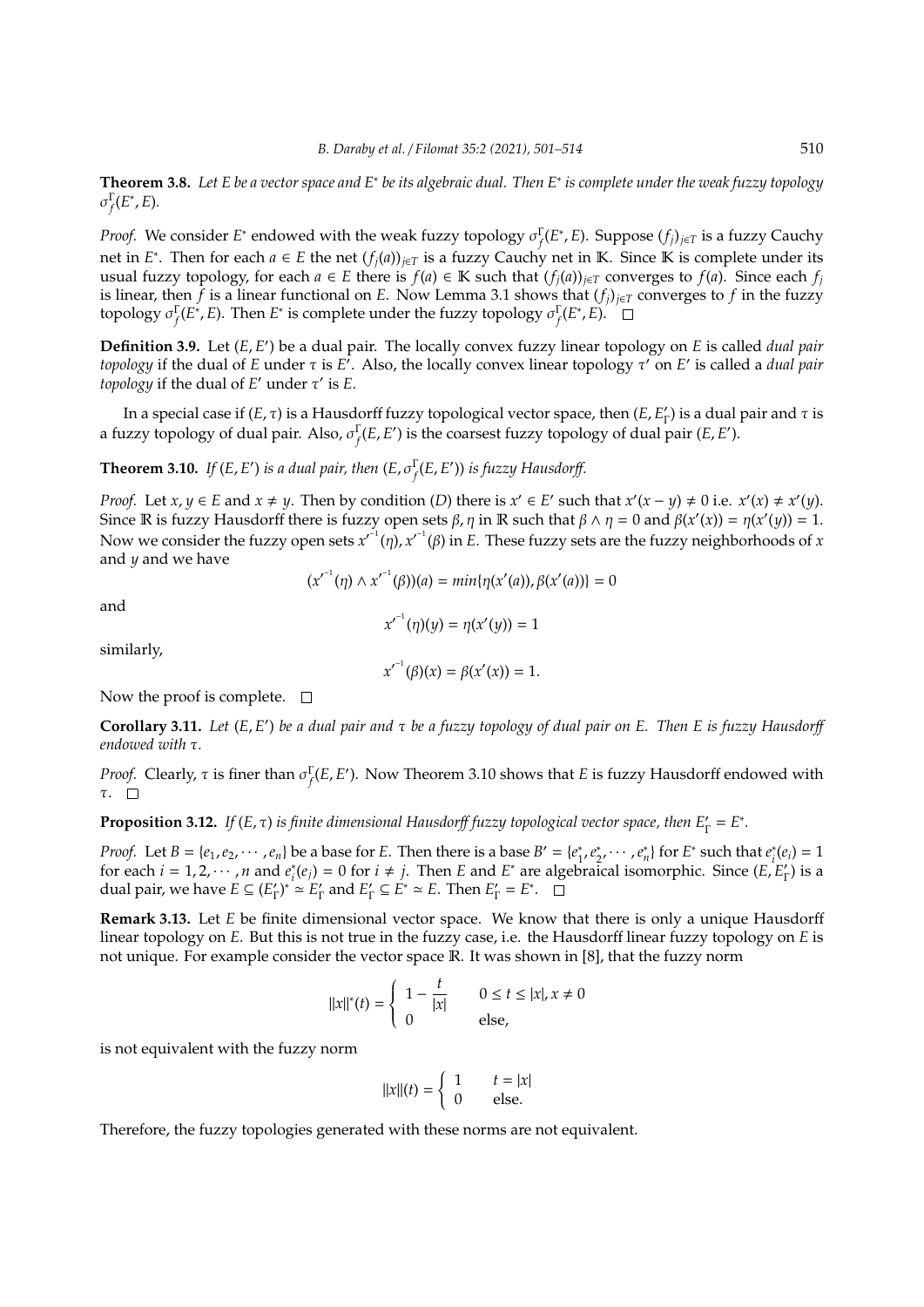**Corollary 3.14.** Let (Ε, τ) be a finite dimensional Hausdorff fuzzy topological vector space. Then we have  $\sigma_f^{\Gamma}(E, E_1')$  $'_{\Gamma}$ ) = σ Γ *f* (*E*, *E* ∗ )*. In fact this is concluded form Proposition 3.12.*

It is well known that between all the linear topologies on a finite dimensional vector space *E* there is a strongest one, namely the unique Hausdorff linear topology on *E*. We denote this topology by  $\tau$ . Let  $\omega(\tau)$ (ω(τ) was firstly used by R. Lowen [13]) be the collection of all lower semi-continuous functions from *E* into *I*. Then  $\omega(\tau)$  is a linear fuzzy topology on *E*.

Let  $\sigma(E, E)$  be the usual weak topology.

**Theorem 3.15.** *Let* (*E*, *E'*) *be a dual pair. If we consider the usual fuzzy topology*  $\omega(\tau)$  *on* **K**, then

$$
\sigma_f^{\omega(\tau)}(E, E') = \omega(\sigma(E, E')).
$$

*Proof.* It is enough to show that for  $f_1, f_2, \dots, f_n \in E'$  and  $\mu_1, \mu_2, \dots, \mu_n \in \omega(\tau)$  the fuzzy set  $\bigwedge_{i=1}^n f_i^{-1}(\mu_i)$  is lower semi-continuous on *E* with respect to the topology  $\sigma(E, E')$ . Since  $\mu_i \in \omega(\tau)$  for  $i = 1, 2, \dots, n$ , then  $\mu_i : \mathbb{K} \to I$  are lower semi-continuous. Also

$$
f_i:(E,\sigma(E,E'))\to\mathbb{K}
$$

is continuous and then is lower semi-continuous. Then  $\mu_i \circ f_i$  is lower semi-continuous for each  $i = 1, 2, \cdots, n$ . Then

$$
\bigwedge_{i=1}^n f_i^{-1}(\mu_i) = \bigwedge_{i=1}^n \mu_i \circ f_i
$$

is lower semi-continuous on  $(E, \sigma(E, E'))$  for each  $i = 1, 2, \cdots, n$ .

If we consider on K any Hausdorff linear fuzzy topology different from the topology  $\omega(\tau)$ , then the fuzzy topologies  $\sigma_{f}^{\omega(\tau)}$  $\frac{\omega(\tau)}{f}(E,E')$  and  $\omega(\sigma(E,E'))$  are not equivalent. We illustrate this fact by an example.

**Example 3.16.** Consider the vector space **C**(Ω), the collection of all real-valued continuous functions on the open set Ω ⊆  $\mathbb{R}^n$ . For each *x* ∈ Ω, we set the evaluation function  $\delta_x$  : **C**(Ω) →  $\mathbb{R}$  :  $\delta_x(f) = f(x)$ . Then  $\delta_x$  is a linear functional on **C**(Ω). Let  $V = span{\delta_x : x \in \Omega}$ . Then *V* is a real vector space and (**C**(Ω), *V*) is a dual pair. On R the fuzzy norms

$$
||x||^*(t) = \begin{cases} 1 - \frac{t}{|x|} & 0 \le t \le |x|, x \ne 0, \\ 0 & else, \end{cases}
$$

and

$$
||x||(t) = \begin{cases} 1 & t = |x|, \\ 0 & else, \end{cases}
$$

are not equivalent (See [8], Remark 3.1). The fuzzy norm  $\|.\|$  induces the fuzzy topology  $\omega(\tau)$  which is the finest fuzzy topology on  $\mathbb R$  (See [10], Theorem 3.18). The fuzzy norm  $\|.\|$  induces the fuzzy topology  $\mathcal T_{\|.\|}^*$ on R which is weaker than  $\omega(\tau)$ . Then there is  $\mu \in \omega(\tau)$  such that  $\mu \notin \mathcal{T}_{\|\cdot\|}^*$ . Now by Theorem 3.15, we have

$$
\bigwedge_{i=1}^n \delta_{x_i}^{-1}(\mu) \in \omega(\sigma(\mathbf{C}(\Omega),V))
$$

for  $x_1, x_2, \dots, x_n \in \Omega$ . But if we consider  $\mathcal{T}_{\|\cdot\|}^*$  on  $\mathbb{R}$ , then we have

$$
\bigwedge_{i=1}^n \delta_{x_i}^{-1}(\mu) \notin \sigma_f^{\mathcal{T}_{\|\cdot\|}}(\mathbf{C}(\Omega), V)
$$

for  $x_1, x_2, \dots, x_n \in \Omega$ , since  $\mu \notin \mathcal{T}_{\|\cdot\|}^*$ . This show that  $\sigma_f^{\mathcal{T}_{\|\cdot\|}}$ *f* (**C**(Ω), *V*) is strictly weaker than ω(σ(**C**(Ω), *V*)).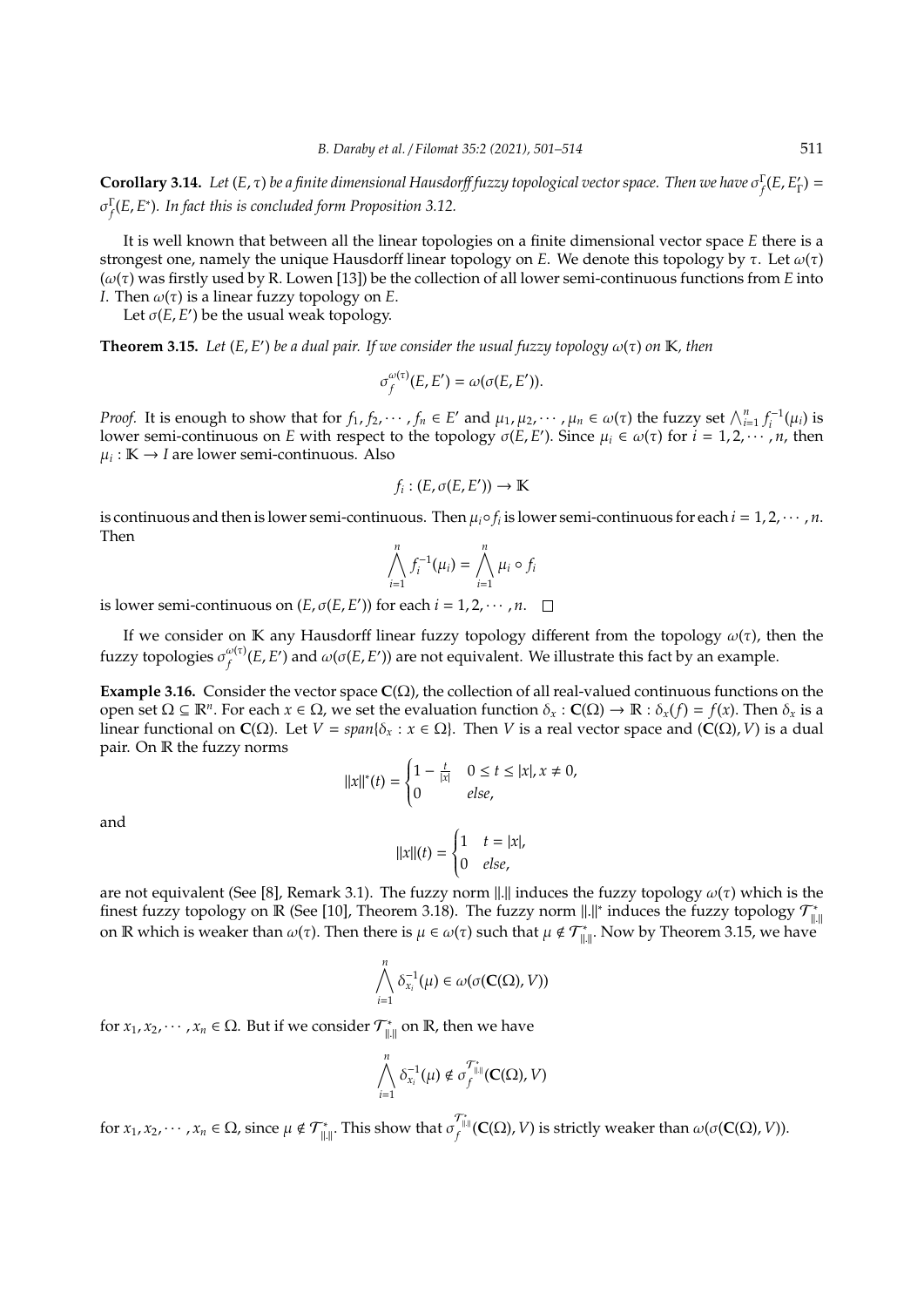Theorem 3.15 and Example 3.16 show that the weak fuzzy topology is an extension of weak topology. Let  $T: E \to F$  be a linear operator between two vector spaces. Every  $y^* \in F^*$  gives rise to a real function  $\widetilde{T^*}y^*$ on *E* defined pointwise via the formula

$$
T^*y^*(x) = y^* \circ T(x) = y^*(T(x)),
$$

for  $x \in E$ . Clearly  $T^*y^*$  is linear and so belongs to  $E^*$ . The operator  $T^*$  is called the *algebraic adjoint* of  $T$ .

**Definition 3.17.** Let  $(E, \tau)$  and  $(F, \xi)$  be fuzzy topological vector spaces. The linear operator *T* is called weakly fuzzy continuous whenever

$$
T:(E,\sigma_f^{\Gamma}(E,E'_\Gamma))\to (F,\sigma_f^{\Gamma}(F,F'_\Gamma)),
$$

is fuzzy continuous.

**Lemma 3.18.** *Let* (*E*,  $\tau$ ) *be a fuzzy topological vector space. Then the net*  $(x_i)_{i \in S}$  *converges to x in the fuzzy topology*  $\sigma_f^{\Gamma}(E, E')$  *if and only if the net*  $(x_i - x)_{i \in S}$  *converges to* 0*.* 

*Proof.* Let  $(x_i)_{i \in S}$  converges to x in the fuzzy topology  $\sigma_f^{\Gamma}(E, E')$ . Then for each  $T \in E'$ , we have  $(T(x_i))_{i \in S}$ converges to  $T(x)$  in the fuzzy topology  $\sigma_f^{\Gamma}(E, E')$ . Then for each fuzzy neighborhood  $\mu$  of zero and each  $0 < r < \mu(0)$  there is  $i_0 \in S$  such that for every  $i > i_0$ ,  $(T(x) + \mu)(T(x_i)) > r$ . This shows that  $\mu(T(x_i) - T(x)) > r$ . Since *T* is linear, we have  $\mu(T(x_i - x)) > r$ . It follows that  $(x_i - x)_{i \in S}$  converges to 0. The converse is similar. □

The next result offers a very simple criterion for deciding whether a linear operator is weakly continuous. You only have to check that its adjoint carries fuzzy continuous functionals into fuzzy continuous functionals.

**Theorem 3.19.** Let  $(E, E')$  and  $(F, F')$  be dual pairs and let  $T : E \to F$  be a linear operator, where E and F are endowed *with their weak fuzzy topologies. Then T is weakly fuzzy continuous if and only if the algebraic adjoint T*<sup>∗</sup> *satisfies T*<sup>\*</sup>(*F*<sub> $'$ </sub>  $F_{\Gamma}$ )  $\subseteq E_{\Gamma}'$ Γ *.*

*Proof.* Firstly, suppose that *T* is weakly fuzzy continuous. Since each  $y' \in F'_1$ Γ is weakly fuzzy continuous, then *y'*  $\circ$  *T* is weakly fuzzy continuous linear operator on *E*. This shows that *y'*  $\circ$  *T*  $\in$  *E*<sup>1</sup> Γ . Since *T* ∗ (*y* 0 ) = *y* <sup>0</sup> ◦*T ,* then  $T^*(y') \in E'_1$ ,<br>ŗ.

Conversely, let *T* ∗ (*F* 0  $\Gamma_{\Gamma}^{\prime}$ )  $\subseteq E_{\Gamma}^{\prime}$  $\sum_{i=1}^{n}$  and  $(x_i)_{i \in S}$  be a net in *E* such that  $(x_i)_{i \in S}$  converges to *x* in the fuzzy topology σ*f*(*E*, *E* 0  $f_{\Gamma}$ ). This shows that for each  $f \in E_{\Gamma}$  $f_{\Gamma'}$ ,  $(f(x_i))_{i \in S}$  converges to  $f(x)$ . Now since  $T^*(F_{\Gamma})$  $F_{\Gamma}$ )  $\subseteq E_{\Gamma}'$  $\int_{\Gamma}$ , then for each  $y' \in F'_{\tau}$  $\sum_{i=1}^{n}$  we have  $(T^*(y')(x_i))_{i\in S}$  converges to  $T^*(y')(x_i)$ . Therefore  $(y'(T(x_i)))_{i\in S}$  converges to  $y'(T(x))$  for each *y*′ ∈ *F*<sup>'</sup>  $\sum_{i=1}^{n}$ . This shows that  $(T(x_i))_{i\in S}$  converges to  $T(x)$  in the fuzzy topology  $\sigma_f(F, F_1)$ Γ ). Therefore *T* is weakly fuzzy continuous.  $\square$ 

**Theorem 3.20.** Let E and F be Hausdorff locally convex fuzzy topological vector spaces and  $T : E \to F$  be a fuzzy *continuous linear operator. Then T is weakly fuzzy continuous.*

*Proof.* Suppose  $T : E \to F$  is fuzzy continuous. Then for each  $y' \in F'_F$  $T'_\Gamma$ ,  $T^*(y') = y'$ of is a fuzzy continuous linear operator on *E* and then  $T^*(y') \in E'_1$  $T$ <sup>\*</sup> ( $F'_{\text{I}}$ ) Therefore  $T^*$  $F_{\Gamma}$ )  $\subseteq E_{\Gamma}'$ Γ . Now, Theorem 3.19 shows that *T* is weakly fuzzy continuous.  $\square$ 

Theorem 3.20 shows that every fuzzy continuous linear operator is weakly fuzzy continuous. In the following theorem, we consider some conditions under which every weakly fuzzy continuous linear operator in fuzzy continuous.

**Theorem 3.21.** *Let E be a bornological fuzzy topological vector space and F be a fuzzy topological vector space such that every weakly bounded fuzzy sets in F is bounded. Then every weakly fuzzy continuous linear operator*  $T : E \to F$ *is fuzzy continuous.*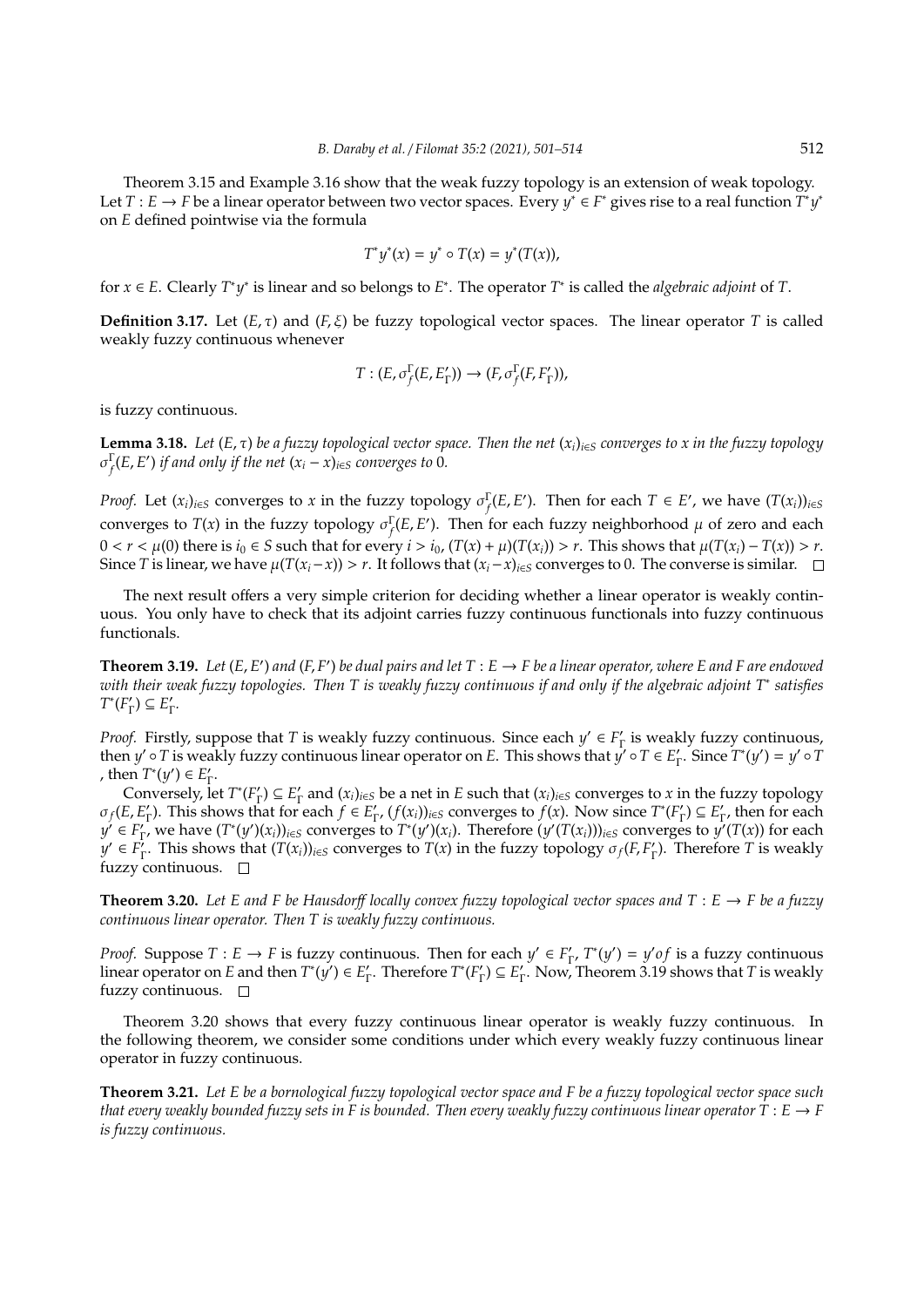*Proof.* Since *E* is bornological, it is enough show that *T* is fuzzy bounded. Let  $\psi$  be a bounded fuzzy set in *E*. Then  $\psi$  is weakly fuzzy bounded. Since *T* is weakly fuzzy continuous,  $T(\psi)$  is a weakly fuzzy bounded set in *F*. Now the assumptions of theorem shows that  $T(\psi)$  is a bounded fuzzy set in *F*. Then *T* is fuzzy bounded. □

**Corollary 3.22.** *Every linear functional on a bornological fuzzy linear space is weakly fuzzy continuous if and only if it is fuzzy continuous. Therefore the weak fuzzy topology on* K *is identical with the original topology.*

**Corollary 3.23.** *Every linear functional on a seminormed fuzzy linear space is weakly fuzzy continuous if and only if it is fuzzy continuous, hence every seminormed fuzzy linear space is bornological.*

**Example 3.24.** Let *E* be vector space and  $\mathcal{F}_0$  be the collection of all absolutely convex and absorbent fuzzy sets in *E*. Then  $\mathcal{F}_0$  satisfies the conditions of Theorem 4.2 from [10]. Then by Theorem 4.2 from [10], there exists a linear fuzzy topology  $\tau_\beta$  on E such that  $\mathcal{F}_0$  coincides with the family of all fuzzy neighborhoods of zero. In fact,  $\tau_\beta$  is the topology which is created by the collection of all absolutely convex and absorbing fuzzy sets as the neighborhoods of zero. The fuzzy topological space  $(E, \tau_\beta)$  is fuzzy Hausdorff. Indeed for

0 ≠ *a* ∈ *E*, we consider the set  $\left\{\frac{1}{2}\right\}$  $\left\{\frac{1}{2}a\right\}$  and extend it for a base  $\beta$  for the vector space *E*. Let *A* is the absolutely convex envelop of *A*. Now, χ*<sup>E</sup>* is absolutely convex and absorbing in the fuzzy sense. Then it is a fuzzy neighborhood of zero in  $\tau_{\beta}$ , but we have  $\chi_E(a) = 0$ , since  $a \notin E$ .

The weakly fuzzy bounded subsets of a fuzzy topological vector space have an important role in the constructing of fuzzy topologies on the dual space.

**Theorem 3.25.** Let (E, E') be a dual pair. Then the fuzzy set  $\mu$  in E is weakly fuzzy bounded if and only if

$$
\varphi_\mu(x')=\sup_{y\in\mathbb{K}}x'(\mu)(y),
$$

*is a fuzzy seminorm on E'*.

*Proof.* Let  $\mu$  be weakly fuzzy bounded. Then for each  $x' \in E'$ ,  $x'(\mu)$  is fuzzy bounded set in K. This shows that  $\varphi_{\mu}$  is well defined. Since  $\mu$  is convex and  $x'$  is linear then  $\varphi_{\mu}$  is convex. We have

$$
\varphi_\mu(0)=\sup_{y\in\mathbb{K}}0(\mu)(y)=\sup_{x\in E}\mu(x)=1.
$$

This shows that  $\varphi_{\mu}$  is absorbing. For *t* ∈ **K** with  $|t| \leq 1$ , we have

$$
\varphi_{\mu}(tx') = \sup_{y \in \mathbb{K}} (tx')(\mu)(y)
$$
  
\n
$$
= \sup_{y \in \mathbb{K}} \sup_{x \in (tx')^{-1}(y)} \mu(x)
$$
  
\n
$$
= \sup_{y \in \mathbb{K}} \sup_{x \in x'^{-1}(\frac{y}{t})} \mu(x)
$$
  
\n
$$
= \sup_{y \in \mathbb{K}} \sup_{x \in x'^{-1}(y)} (\mu)(x)
$$
  
\n
$$
= \varphi_{\mu}(x').
$$

This shows that  $\varphi_{\mu}$  is balanced. The converse is clear.  $\square$ 

#### **4. Conclusion**

We proved that when  $\Gamma = \omega(\tau)$ , we have  $\sigma_f^{\Gamma}(E, E') = \omega(\sigma(E, E'))$ . Then, one can consider  $\sigma(E, E')$  as an special case of  $\sigma_f^{\Gamma}(E, E')$ . Also, the difference between weak topology and weak fuzzy topology leads to new results on the theory of fuzzy topological vector spaces.

The weak fuzzy topology is very useful in constructing topologies on dual spaces. In the future, we will concentrate for proving the Mackey-Arens and Banach-Alaoglu theorems in the fuzzy topological vector spaces using weak fuzzy topology.